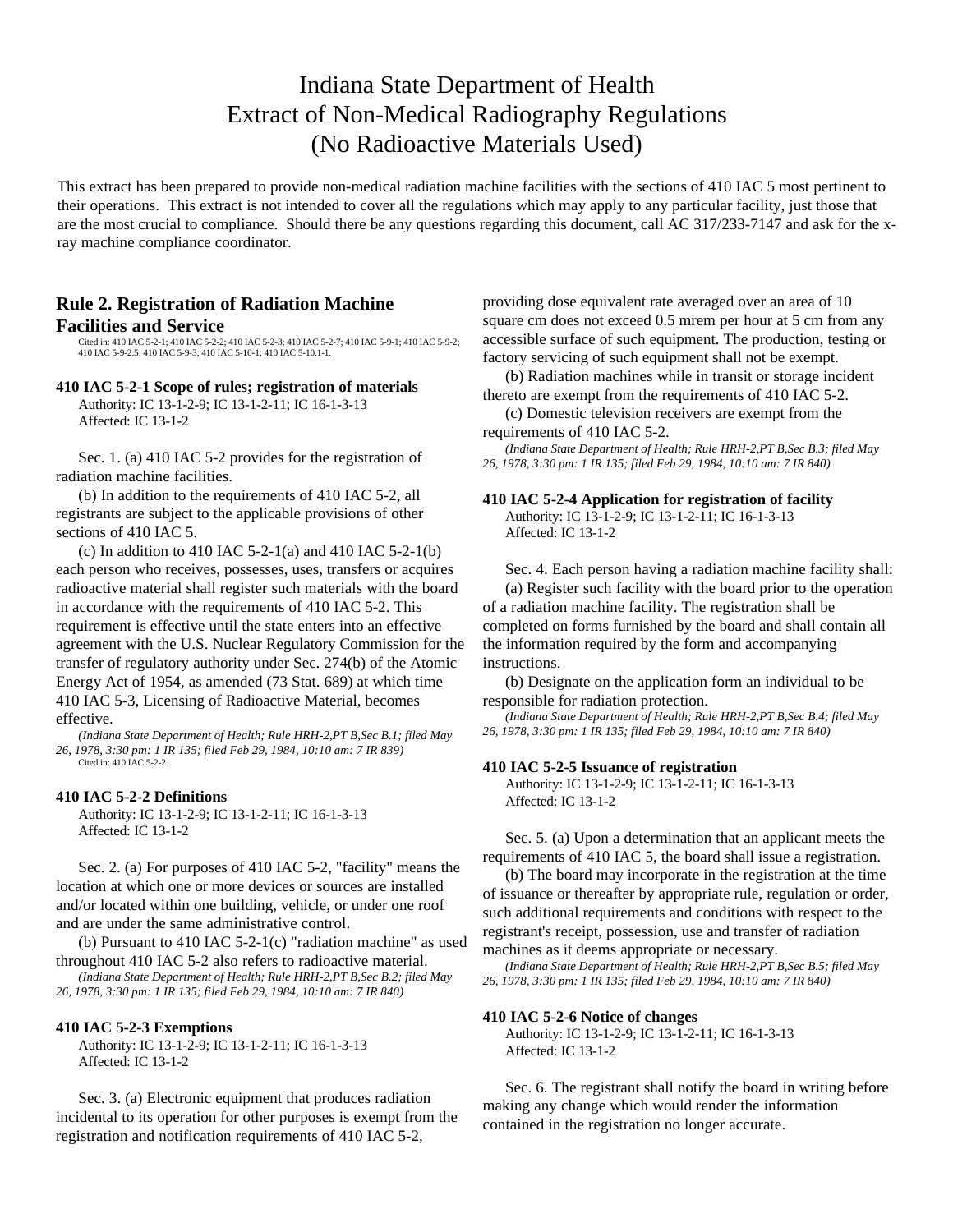*(Indiana State Department of Health; Rule HRH-2,PT B,Sec B.6; filed May 26, 1978, 3:30 pm: 1 IR 135; filed Feb 29, 1984, 10:10 am: 7 IR 841)*

### **410 IAC 5-2-7 Advertising prohibitions**

Authority: IC 13-1-2-9; IC 13-1-2-11; IC 16-1-3-13 Affected: IC 13-1-2

Sec. 7. No person, in any advertisement, shall refer to the fact that he or his facility is registered with the board pursuant to the provisions of 410 IAC 5-2 and no person shall state or imply that any activity under such registration has been approved by the board.

*(Indiana State Department of Health; Rule HRH-2,PT B,Sec B.7; filed May 26, 1978, 3:30 pm: 1 IR 135; filed Feb 29, 1984, 10:10 am: 7 IR 841)*

### **410 IAC 5-2-8 Dealers and assemblers; duties; notice and reports to board**

Authority: IC 13-1-2-9; IC 13-1-2-11; IC 16-1-3-13 Affected: IC 13-1-2

Sec. 8. (a) Any person who sells, leases, transfers, lends, disposes, assembles, or installs radiation machines in this state shall notify the board within 15 days of:

(1) the name and address of persons who have received these machines;

(2) the manufacturer, model, and serial number of each radiation machine transferred; and

(3) the date of transfer of each radiation machine.

(b) In the case of diagnostic x-ray systems which contain certified components, a copy of the assembler's report prepared in compliance with requirements of the Federal Diagnostic X-Ray Standard (21 CFR 1020.30(d)) shall be submitted to the board within 15 days following completion of the assembly. Such report shall suffice in lieu of any other report by the assembler.

(c) No person shall make, sell, lease, transfer, lend, assemble, or install radiation machines or the supplies used in connection with such machines unless such supplies and equipment when properly placed in operation and used shall meet the requirements of 410 IAC 5.

*(Indiana State Department of Health; Rule HRH-2,PT B,Sec B.8; filed May 26, 1978, 3:30 pm: 1 IR 135; filed Feb 29, 1984, 10:10 am: 7 IR 841)*

### **410 IAC 5-2-9 Bringing radiation machine into state; application**

Authority: IC 13-1-2-9; IC 13-1-2-11; IC 16-1-3-13 Affected: IC 13-1-2

Sec. 9. (a) Whenever any radiation machine is to be brought into the state, for any temporary use, the person proposing to bring such machine into the state shall give written notice to the board at least two (2) working days before such machine is to be used in the state. The notice shall include the type of radiation machine; the nature, duration, and scope of use; the exact location(s) where the radiation machine is to be used; and states in which this machine is registered. If for a specific case the two working-day period would impose an undue hardship on the person, he may, upon application to the board, obtain permission to proceed sooner.

(b) The person referred to in 410 IAC 5-2-9(a) shall:

(1) comply with all applicable requirements of the board including the certification of x-ray machine operators;

(2) supply the board with such other information as the board may reasonably request; and

(3) not operate within the state on a temporary basis in excess of 180 calendar days per year.

*(Indiana State Department of Health; Rule HRH-2,PT B,Sec B.9; filed May 26, 1978, 3:30 pm: 1 IR 136; filed Feb 29, 1984, 10:10 am: 7 IR 841)*

### **Rule 4. Protection and Exposure Standards**

Cited in: 410 IAC 5-3-2; 410 IAC 5-3-6; 410 IAC 5-3-7; 410 IAC 5-3-11; 410 IAC 5-3-12.5; 410 IAC 5-3- 25.2; 410 IAC 5-3-30; 410 IAC 5-3-31; 410 IAC 5-3-32; 410 IAC 5-4-1; 410 IAC 5-4-7; 410 IAC 5-4-11; 410 IAC 5-4-12; 410 IAC 5-4-21; 410 IAC 5-4-24; 410 IAC 5-5-8; 410 IAC 5-5-12; 410 IAC 5-5-13; 410 IAC 5-6-9; 410 IAC 5-7-2; 410 IAC 5-9-1; 410 IAC 5-9-2.5; 410 IAC 5-9-5; 410 IAC 5-10-2; 410 IAC 5- 10.1-1; 410 IAC 5-10.1-5; 410 IAC 5-10.1-15; 410 IAC 5-10.1-16; 410 IAC 5-10.1-25.

### **410 IAC 5-4-1 Scope of rule**

Authority: IC 13-1-2-9; IC 13-1-2-11; IC 16-1-3-13 Affected: IC 13-1-2

Sec. 1. (a) 410 IAC 5-4-1 establishes standards for protection against radiation hazards. Except as otherwise specifically provided, 410 IAC 5-4 applies to all licensees or registrants. It is the purpose of 410 IAC 5-4 to control the possession, use, and transfer of sources of radiation by any licensee or registrant in such a manner that the total dose to an individual does not exceed the standards of radiation protection prescribed in 410 IAC 5-4. Nothing in 410 IAC 5-4 shall be interpreted as limiting the intentional exposure of patients to radiation for the purpose of medical diagnosis or therapy.

(b) In addition to complying with the rules set forth in 410 IAC 5-4, every reasonable effort should be made to maintain radiation exposures, and releases of radioactive materials in effluents to unrestricted areas, as low as is reasonably achievable. The term "as low as is reasonably achievable" means as low as is reasonably achievable taking into account the state of technology, and the economics of improvements in relation to benefits to the public health and safety, and other societal and socio-economic considerations, and in relation to the utilization of ionizing radiation in the public interest.

*(Indiana State Department of Health; Rule HRH-2,PT D,Sec D.1; filed May 26, 1978, 3:30 pm: 1 IR 174; filed Feb 29, 1984, 10:10 am: 7 IR 897)*

### **410 IAC 5-4-2 Radiation dose to individuals in restricted areas<sup>1</sup>**

Authority: IC 13-1-2-9; IC 13-1-2-11; IC 16-1-3-13 Affected: IC 13-1-2

-

Sec. 2. (a) In accordance with the provisions of 410 IAC 5-4- 3(a), and except as provided in 410 IAC 5-4-2(b), no licensee or registrant shall possess, use, receive, or transfer sources of radiation in such a manner as to cause any individual in a restricted area to receive in any period of one calendar quarter from all sources of radiation in the licensee's or registrant's

<sup>&</sup>lt;sup>1</sup> For determining the doses specified in 410 IAC 5-4-2 a dose from x or gamma rays up to 10 MeV may be assumed to be equivalent to the exposure measured by a properly calibrated appropriate instrument in air at or near the body surface in the region of the highest dose rate.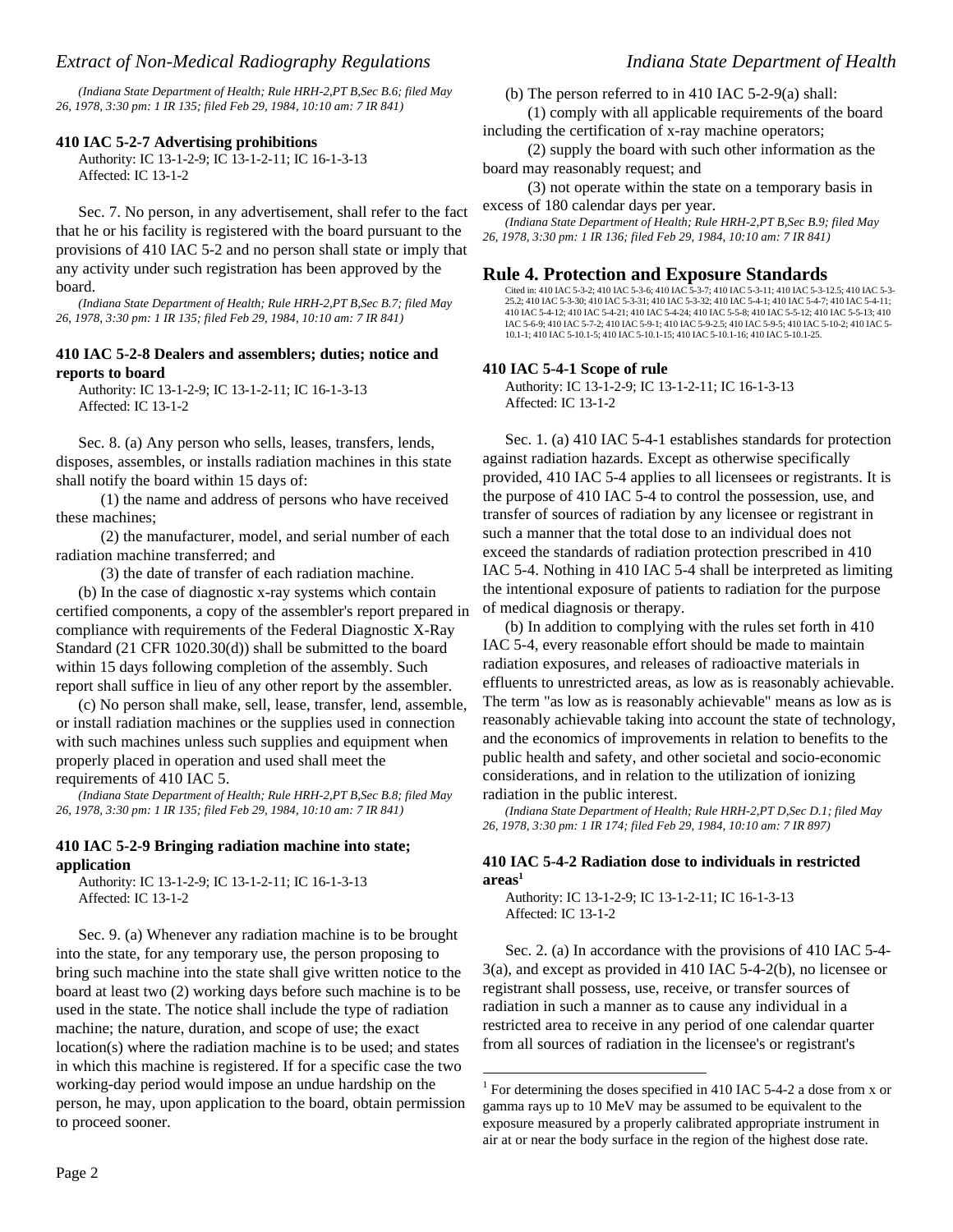possession a total occupational dose in excess of the standards specified in the following table:

### **Rems per Calendar Quarter**

Whole body; head and trunk; active blood-forming organs; lens of eyes; or gonads Hands and forearms; feet and ankles

Skin of whole body

(b) A licensee or registrant may permit an individual in a restricted area to receive a total occupational dose to the whole body greater than that permitted under 410 IAC 5-4-2(a), provided:

(1) During any calendar quarter, the total occupational dose to the whole body from sources of radiation in the licensee's or registrant's possession shall not exceed 3 rems;

(2) The dose to the whole body, when added to the accumulated occupational dose to the whole body, shall not exceed 5(N-18) rems where "N" equals the individual's age in years at his last birthday; and

(3) The licensee or registrant has determined the individual's accumulated occupational dose to the whole body on board form "Y" or on a clear and legible record containing all the information required in that form and has otherwise complied with the requirements of 410 IAC 5-4-3. As used in 410 IAC 5- 4-2(b), "dose to the whole body" shall be deemed to include any dose to the whole body, gonads, active bloodforming organs, head and trunk, or lens of eye.

*(Indiana State Department of Health; Rule HRH-2,PT D,Sec D.101; filed May 26, 1978, 3:30 pm: 1 IR 174; filed Feb 29, 1984, 10:10 am: 7 IR 897)*

Cited in: 410 IAC 5-3-13; 410 IAC 5-4-3; 410 IAC 5-4-4; 410 IAC 5-4-5; 410 IAC 5-4-10; 410 IAC 5-4- 24; 410 IAC 5-6-3; 410 IAC 5-6-8; 410 IAC 5-6-10; 410 IAC 5-7-2; 410 IAC 5-8-4; 410 IAC 5-8-6; 410 IAC 5-9-6; 410 IAC 5-10.1-21.

### **410 IAC 5-4-3 Disclosure of prior exposure; certification for excess exposure (form Y)**

Authority: IC 13-1-2-9; IC 13-1-2-11; IC 16-1-3-13 Affected: IC 13-1-2

Sec. 3. (a)(1) Each licensee or registrant shall require any individual, prior to first entry of the individual into the licensee's or registrant's restricted area during each employment or work assignment under such circumstances that the individual will receive or is likely to receive in any period of 1 calendar quarter an occupational dose in excess of 25 percent of the applicable standards specified in 410 IAC 5-4-2(a) and 410 IAC 5-4-5(a), to disclose in a written, signed statement, either:

(i) That the individual had no prior occupational dose during the current calendar quarter, or

(ii) The nature and amount of any occupational dose which the individual may have received during the specifically identified current calendar quarter, from sources of radiation possessed or controlled by other persons.

(2) Each licensee or registrant shall maintain records of such statements until the board authorizes disposition.

(b) Before permitting, pursuant to 410 IAC 5-4-2(b), any individual in a restricted area to receive an occupational

radiation dose in excess of the standards specified in 410 IAC 5- 4-2(a), each licensee or registrant shall:

form, form, signed by the individual, showing each period of time after (1) obtain a certificate on board form "Y" or on a clear and legible record containing all the information required in that the individual attained the age of 18 in which the individual received an occupational dose of radiation; and

 $18.75$  (2) calculate on board form "Y" in accordance with the tructions appearing therein, or on a clear and legible record containing all the information required in that form, the previously accumulated occupational dose received by the individual and the additional dose allowed for that individual under 410 IAC 5-4-2(b).

 $(c)(1)$  In the preparation of board form "Y," or a clear and legible record containing all the information required in that form, the licensee or registrant shall make a reasonable effort to obtain reports of the individual's previously accumulated occupational dose. For each period for which the licensee or registrant obtains such reports, he shall use the dose shown in the report in preparing the form. In any case where a licensee or registrant is unable to obtain reports of the individual's occupational dose for a previous complete calendar quarter, it shall be assumed that the individual has received the occupational dose specified in whichever of the following columns that apply:

|                    | Column 1       | Column 2                  |
|--------------------|----------------|---------------------------|
| Part of Body       |                | Assumed Dose Assumed Dose |
|                    | in Rems for    | in Rems for               |
|                    | Calendar       | Calendar                  |
|                    | Quarters Prior | <b>Ouarters</b>           |
|                    | to January 1,  | Beginning on or           |
|                    | 1961           | After                     |
|                    |                | January 1, 1961           |
| Whole body,        | $3\frac{3}{4}$ | $1\frac{1}{4}$            |
| gonads, active     |                |                           |
| blood-forming      |                |                           |
| organs, head and   |                |                           |
| trunk, lens of eye |                |                           |

(2) The licensee or registrant shall retain and preserve records used in preparing board form "Y" until the board authorizes their disposition. If calculation of the individual's accumulated occupational dose for all periods prior to January 1, 1961, yields a result higher than the applicable accumulated dose value for the individual as of that date, as specified in 410 IAC 5- 4-2(b)(2), the excess may be disregarded.

*(Indiana State Department of Health; Rule HRH-2,PT D,Sec D.102; filed May 26, 1978, 3:30 pm: 1 IR 175; filed Feb 29, 1984, 10:10 am: 7 IR 897)* Cited in: 410 IAC 5-4-2; 410 IAC 5-6-3.

**410 IAC 5-4-5 Exposure of minors<sup>2</sup>**

l

 $2^2$  For determining the doses specified in 410 IAC 5-4-5, a dose from x or gamma radiation up to 10 MeV may be assumed to be equivalent to the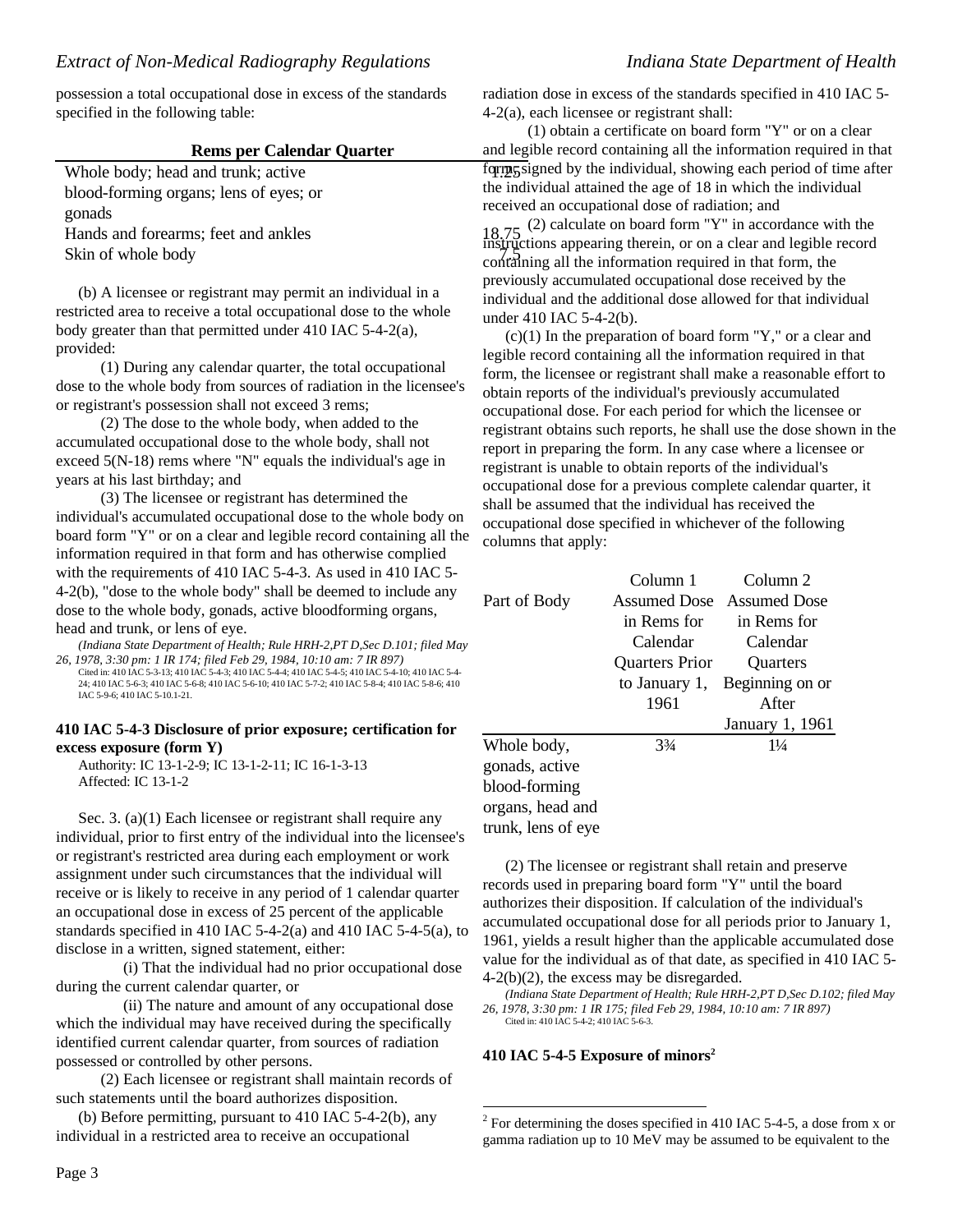Authority: IC 13-1-2-9; IC 13-1-2-11; IC 16-1-3-13 Affected: IC 13-1-2

Sec. 5. (a) No licensee or registrant shall possess, use, or transfer sources of radiation in such a manner as to cause any individual within a restricted area, who is under 18 years of age, to receive in any period of 1 calendar quarter from all sources of radiation in such licensee's or registrant's possession a dose in excess of 10 percent of the standards specified in the table in 410 IAC  $5-4-2(a)$ .

(b) No licensee or registrant shall possess, use, or transfer radioactive material in such a manner as to cause any individual within a restricted area, who is under 18 years of age to be exposed to airborne radioactive material in an average concentration in excess of the limits specified in Appendix A, 410 IAC 5-4-27, Table II. For purposes of this paragraph, concentrations may be averaged over periods not greater than a week.

(c) The provisions of 410 IAC 5-4-4(b)(2) and 410 IAC 5-4-4(c) shall apply to exposures subject to 410 IAC 5-4-5(b) except that the references in 410 IAC 5-4-4(b)(2) and 410 IAC 5-4-4(c) to Appendix A, 410 IAC 5-4-27, Table I, Column 1 shall be deemed to be references to Appendix A, 410 IAC 5-4-27, Table II, Column 1.

*(Indiana State Department of Health; Rule HRH-2,PT D,Sec D.104; filed May 26, 1978, 3:30 pm: 1 IR 177; filed Feb 29, 1984, 10:10 am: 7 IR 900)* Cited in: 410 IAC 5-4-3; 410 IAC 5-4-24; 410 IAC 5-6-10.

### **410 IAC 5-4-6 Permissible levels of radiation from external sources in unrestricted areas<sup>3</sup>**

Authority: IC 13-1-2-9; IC 13-1-2-11; IC 16-1-3-13 Affected: IC 13-1-2

Sec. 6. (a) Except as authorized by the board pursuant to 410 IAC 5-4-6(b) no licensee or registrant shall possess, use, or transfer sources of radiation in such a manner as to create in any unrestricted area from such sources of radiation in his possession:

(1) Radiation levels which, if an individual were continuously present in the area, could result in his receiving a dose in excess of 2 millirems in any 1 hour; or

(2) Radiation levels which, if an individual were continuously present in the area could result in his receiving a dose in excess of 100 millirems in any 7 consecutive days.

(b) Any person may apply to the board for proposed limits upon levels of radiation in unrestricted areas in excess of those specified in 410 IAC 5-4-6(a) resulting from the applicant's possession or use of sources of radiation. Such applications should include information as to anticipated average radiation

 $\overline{a}$ 

levels and anticipated occupancy times for each unrestricted area involved. The board will approve the proposed limits if the applicant demonstrates to the satisfaction of the board that the proposed limits are not likely to cause any individual to receive a dose to the whole body in any period of 1 calendar year in excess of 0.5 rem.

*(Indiana State Department of Health; Rule HRH-2,PT D,Sec D.105; filed May 26, 1978, 3:30 pm: 1 IR 177; filed Feb 29, 1984, 10:10 am: 7 IR 900)*

Cited in: 410 IAC 5-5-3; 410 IAC 5-5-3.2; 410 IAC 5-6-10; 410 IAC 5-8-4; 410 IAC 5-9-6; 410 IAC 5- 10.1-21.

### **410 IAC 5-4-9 Surveys**

Authority: IC 13-1-2-9; IC 13-1-2-11; IC 16-1-3-13 Affected: IC 13-1-2

Sec. 9. Each licensee or registrant shall make or cause to be made such surveys as may be necessary for him to establish compliance with 410 IAC 5.

*(Indiana State Department of Health; Rule HRH-2,PT D,Sec D.201; filed May 26, 1978, 3:30 pm: 1 IR 178; filed Feb 29, 1984, 10:10 am: 7 IR 902)* Cited in: 410 IAC 5-4-21; 410 IAC 5-5-7; 410 IAC 5-8-4; 410 IAC 5-10.1-8.

### **410 IAC 5-4-10 Personnel monitoring requirements<sup>4</sup>** Authority: IC 13-1-2-9; IC 13-1-2-11; IC 16-1-3-13 Affected: IC 13-1-2

Sec. 10. Each licensee or registrant shall supply appropriate personnel monitoring equipment to, and shall require the use of such equipment by:

(a) Each individual who enters a restricted area under such circumstances that he receives, or is likely to receive, a dose in any calendar quarter in excess of 25 percent of the applicable value specified in 410 IAC 5-4-2(a);

(b) Each individual under 18 years of age who enters a restricted area under such circumstances that he receives, or is likely to receive, a dose in any calendar quarter in excess of 5 percent of the applicable value specified in 410 IAC 5-4-2(a);

(c) Each individual who enters a high radiation area. *(Indiana State Department of Health; Rule HRH-2,PT D,Sec D.202; filed May 26, 1978, 3:30 pm: 1 IR 178; filed Feb 29, 1984, 10:10 am: 7 IR 902)*

Cited in: 410 IAC 5-4-21; 410 IAC 5-6-3.

### **410 IAC 5-4-11 Caution signs and labels; alarm signals**

Authority: IC 13-1-2-9; IC 13-1-2-11; IC 16-1-3-13 Affected: IC 13-1-2

Sec. 11. (a) General.

-

(1) Except as otherwise authorized by the board, symbols prescribed by 410 IAC 5-4-11 shall use the conventional radiation caution colors (magenta or purple on yellow background). The symbol prescribed by this section is the conventional three-blade design:

exposure measured by a properly calibrated appropriate instrument in air at or near the body surface in the region of the highest dose rate.  $3$  It is the intent of 410 IAC 5-4-6 to limit radiation levels so that it is unlikely that individuals in unrestricted areas would receive a dose to the whole body in excess of 0.5 rem in any one year. If in specific instances, it is determined by the board that this intent is not met, the board may, pursuant to 410 IAC 5-1-7, impose such additional requirements on the licensee or registrant as may be necessary to meet the intent.

<sup>&</sup>lt;sup>4</sup> After July 1, 1984, all required personnel monitoring equipment must be obtained from personnel dosimetry processors having an accreditation program approved by the National Voluntary Laboratory Accreditation Program (NVLAP) of the National Bureau of Standards.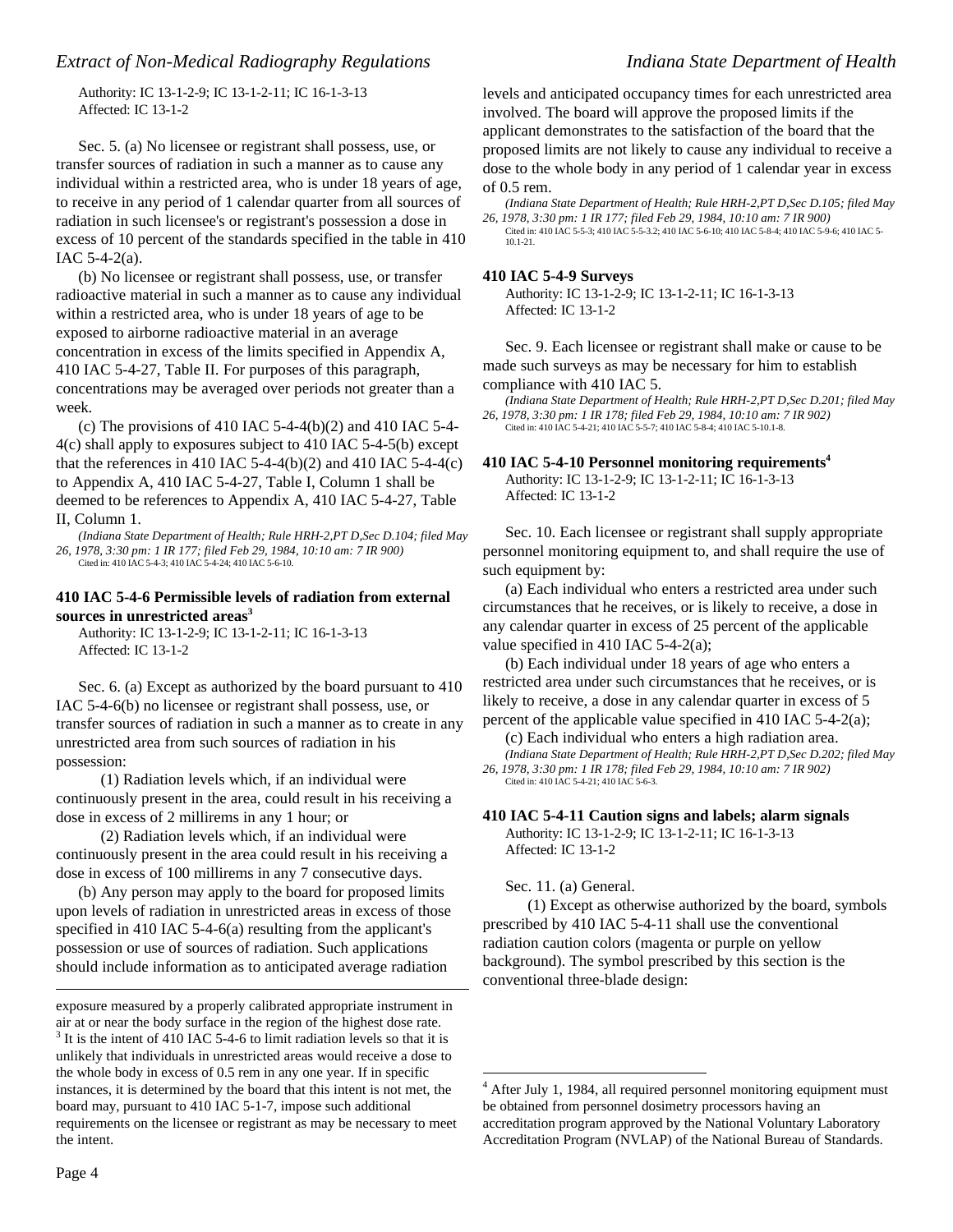

### RADIATION SYMBOL

(A) Cross-hatch area is to be magenta or purple.

(B) Background is to be yellow.

(2) In addition to the contents of signs and labels prescribed in this section, a licensee or registrant may provide on or near such signs and labels any additional information which may be appropriate in aiding individuals to minimize exposure to radiation.

(b) Radiation Areas. Each radiation area shall be conspicuously posted with a sign or signs bearing the radiation caution symbol and the words:

## CAUTION<sup>5</sup>

### RADIATION AREA

(c) High Radiation Areas.

(1) Each high radiation area shall be conspicuously posted with a sign or signs bearing the radiation caution symbol and the words:

### CAUTION<sup>6</sup>

### HIGH RADIATION AREA

(2) Each entrance or access point to a high radiation area shall be:

(i) Equipped with a control device which shall cause the level of radiation to be reduced below that at which an individual might receive a dose of 100 millirems in 1 hour upon entry into the area; or

(ii) Equipped with a control device which shall energize a conspicuous visible or audible alarm signal in such a manner that the individual entering the high radiation area and the licensee or a supervisor of the activity are made aware of the entry; or

(iii) Maintained locked except during periods when access to the area is required, with positive control over each individual entry.

(3) The controls required by 410 IAC  $5-4-11(c)(2)$  shall be established in such a way that no individual will be prevented from leaving a high radiation area.

(4) In the case of a high radiation area established for a period of 30 days or less, direct surveillance to prevent unauthorized entry may be substituted for the controls required by 410 IAC 5-4-11(c)(2).

(5) Any licensee or registrant may apply to the board for approval of methods not included in 410 IAC  $5-4-11(c)(2)$  and (4) for controlling access to high radiation areas. The board will approve the proposed alternatives if the licensee or registrant demonstrates that the alternative methods of control will prevent unauthorized entry into a high radiation area, and that the requirement of 410 IAC 5-4-11(c)(3) is met.

(6) Each area in which there may exist radiation levels in excess of 500 rems in 1 hour at 1 meter from a sealed radioactive source that is used to irradiate materials shall have entry control devices and alarms meeting the criteria specified in Section 20.203(c)(6) of 10 CFR Part 20.

(7) The requirements of 410 IAC 5-4-11(c)(6) shall not apply to radioactive sources that are used in teletherapy, industrial radiography, or in completely self-contained irradiators. In the case of open field irradiators in which certain of the criteria specified in 410 IAC 5-4-11(c)(6) are impracticable, equivalent protection shall be provided by license conditions.

(d) Airborne Radioactivity Areas. Each airborne radioactivity area shall be conspicuously posted with a sign or signs bearing the radiation caution symbol and the words:

CAUTION<sup>7</sup>

# AIRBORNE RADIOACTIVITY AREA

(e) Additional Requirements.

(1) Each area or room in which any radioactive material, other than natural uranium or thorium, is used or stored in an amount exceeding 10 times the quantity of radioactive material specified in Appendix B, 410 IAC 5-4-28, shall be conspicuously posted with a sign or signs bearing the radiation caution symbol and the words:

# CAUTION<sup>8</sup>

# RADIOACTIVE MATERIAL

(2) Each area or room in which natural uranium or thorium is used or stored in an amount exceeding 100 times the quantity specified in Appendix B, 410 IAC 5-4-28, shall be conspicuously posted with a sign or signs bearing the radiation caution symbol and the words:

### CAUTION<sup>9</sup>

### RADIOACTIVE MATERIAL

### (f) Containers.

(1) Except as provided in 410 IAC  $5-4-11(f)(3)$  each container of radioactive material shall bear a durable, clearly visible label identifying the radioactive contents.

(2) A label required pursuant to 410 IAC 5-4-11(f)(1) shall bear the radiation caution symbol and the words:

# CAUTION<sup>10</sup>

# RADIOACTIVE MATERIAL

It shall also provide sufficient information $11$  to permit individuals handling or using the containers, or working in the

1

<sup>&</sup>lt;sup>5</sup> Or "Danger."

<sup>&</sup>lt;sup>6</sup> Or "Danger."

<sup>&</sup>lt;sup>7</sup> Or "Danger."

<sup>8</sup> Or "Danger."

<sup>&</sup>lt;sup>9</sup> Or "Danger."

 $10$  Or "Danger."

 $11$  As appropriate, the information will include radiation levels, kinds of material, estimate of activity, date for which activity is estimated, etc.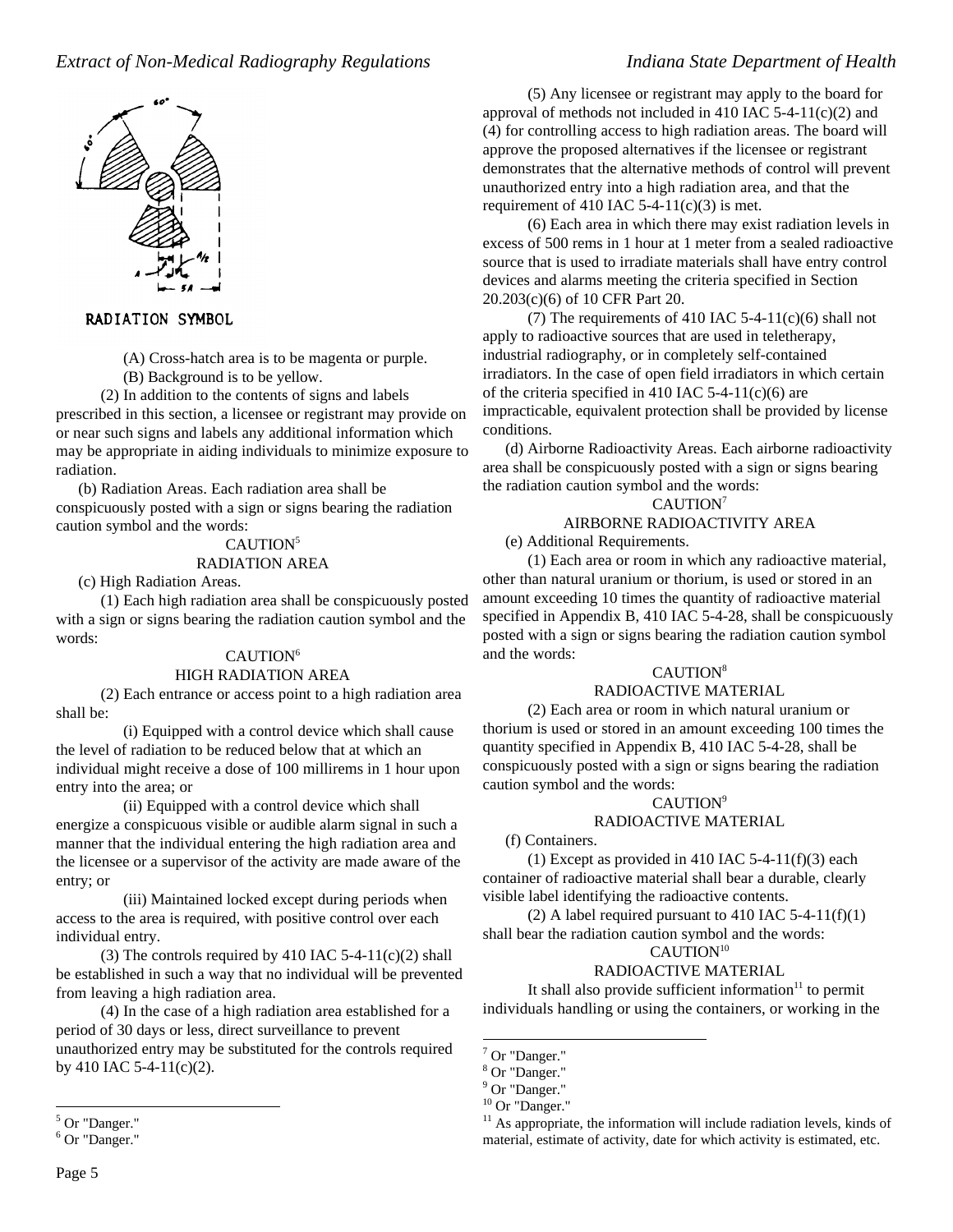vicinity thereof, to take precautions to avoid or minimize exposures.

(3) Notwithstanding the provisions of 410 IAC 5-4- 11(f)(1) labeling is not required:

(i) For containers that do not contain radioactive material in quantities greater than the applicable quantities listed in Appendix B, 410 IAC 5-4-28;

(ii) For containers containing only natural uranium or thorium in quantities no greater than 10 times the applicable quantities listed in Appendix B, 410 IAC 5-4-28;

(iii) For containers that do not contain radioactive material in concentrations greater than the applicable concentrations listed in Appendix A, 410 IAC 5-4-27, Table I, Column 2;

(iv) For containers when they are attended by an individual who takes the precautions necessary to prevent the exposure of any individual to radiation or radioactive material in excess of the limits established by 410 IAC 5-4;

(v) For containers when they are in transport and packaged and labeled in accordance with regulations published by the U.S. Department of Transportation;

(vi) For containers which are accessible only to individuals authorized to handle or use them $12$  or to work in the vicinity thereof, provided that the contents are identified to such individuals by a readily available written record; and

(vii) For manufacturing and process equipment such as piping and tanks.

(4) Each licensee or registrant shall, prior to disposal of an empty uncontaminated container to unrestricted areas, remove or deface the radioactive material label or otherwise clearly indicate that the container no longer contains radioactive material.

(g) All radiation machines shall be labeled in a manner which cautions individuals that radiation is produced when the machine is being operated.

*(Indiana State Department of Health; Rule HRH-2,PT D,Sec D.203; filed May 26, 1978, 3:30 pm: 1 IR 178; filed Feb 29, 1984, 10:10 am: 7 IR 903)*

Cited in: 410 IAC 5-3-13; 410 IAC 5-4-12; 410 IAC 5-4-28; 410 IAC 5-5-11.5; 410 IAC 5-5-15; 410 IAC 5-5-16; 410 IAC 5-7-2; 410 IAC 5-8-3; 410 IAC 5-8-4; 410 IAC 5-9-8.

### **410 IAC 5-4-12 Exceptions to posting requirements**

Authority: IC 13-1-2-9; IC 13-1-2-11; IC 16-1-3-13 Affected: IC 13-1-2

Sec. 12. Notwithstanding the provisions of 410 IAC 5-4-11: (a) A room or area is not required to be posted with a caution sign because of the presence of a sealed source, provided the radiation level 12 inches from the surface of the source container or housing does not exceed 5 millirem per hour.

(b) Rooms or other areas in hospitals are not required to be posted with caution signs, and control of entrance or access thereto pursuant to 410 IAC 5-4-11(c) is not required, because of the presence of patients containing radioactive material provided that there are personnel in attendance who will take the precautions necessary to prevent the exposure of any individual

to radiation or radioactive material in excess of the limits established in 410 IAC 5-4.

(c) Caution signs are not required to be posted in areas or rooms containing radioactive material for periods of less than 8 hours provided that (1) the material is constantly attended during such periods by an individual who shall take the precautions necessary to prevent the exposure of any individual to radiation or radioactive material in excess of the limits established in 410 IAC 5-4, and (2) such area or room is subject to the licensee's or registrant's control.

(d) A room or other area is not required to be posted with a caution sign, and control is not required for each entrance or access point to a room or other area which is a high radiation area solely because of the presence of radioactive material prepared for transport and packaged and labeled in accordance with regulations of the U.S. Department of Transportation.

*(Indiana State Department of Health; Rule HRH-2,PT D,Sec D.204; filed May 26, 1978, 3:30 pm: 1 IR 180; filed Feb 29, 1984, 10:10 am: 7 IR 904)* Cited in: 410 IAC 5-5-16; 410 IAC 5-7-2.

### **410 IAC 5-4-13 Instruction of personnel**

Authority: IC 13-1-2-9; IC 13-1-2-11; IC 16-1-3-13 Affected: IC 13-1-2

Sec. 13. Instructions required for individuals working in or frequenting any portion of a restricted area are specified in 410 IAC 5-10-3.

*(Indiana State Department of Health; Rule HRH-2,PT D,Sec D.205; filed May 26, 1978, 3:30 pm: 1 IR 180; filed Feb 29, 1984, 10:10 am: 7 IR 905)*

## **410 IAC 5-4-14 Storage of radiation sources**

Authority: IC 13-1-2-9; IC 13-1-2-11; IC 16-1-3-13 Affected: IC 13-1-2

Sec. 14. (a) Sources of radiation shall be secured against unauthorized removal from the place of storage.

(b) Sources of radiation in an unrestricted area and not in storage shall be tended under the constant surveillance and immediate control of the licensee or registrant.

*(Indiana State Department of Health; Rule HRH-2,PT D,Sec D.206; filed May 26, 1978, 3:30 pm: 1 IR 180; filed Feb 29, 1984, 10:10 am: 7 IR 905)*

## **410 IAC 5-4-21 Recordkeeping requirements**

Authority: IC 13-1-2-9; IC 13-1-2-11; IC 16-1-3-13 Affected: IC 13-1-2

Sec. 21. (a) Each licensee or registrant shall maintain records showing the radiation exposures of all individuals for whom personnel monitoring is required under 410 IAC 5-4-10. Such records shall be kept on board form "Z", in accordance with the instructions contained in that form, or on clear and legible records containing all the information required by board form "Z". The doses entered on the forms or records shall be for periods of time not exceeding 1 calendar quarter.

(b) Each licensee or registrant shall maintain records in the same units used in 410 IAC 5-4, showing the results of surveys required by 410 IAC 5-4-9, monitoring required by 410 IAC 5-4- 15(b) and (c), and disposals made under 410 IAC 5-4-17, 410 IAC 5-4-18, and 410 IAC 5-4-19.

<sup>12</sup> <sup>12</sup> For example, containers in locations such as water-filled canals, storage vaults, or hot cells.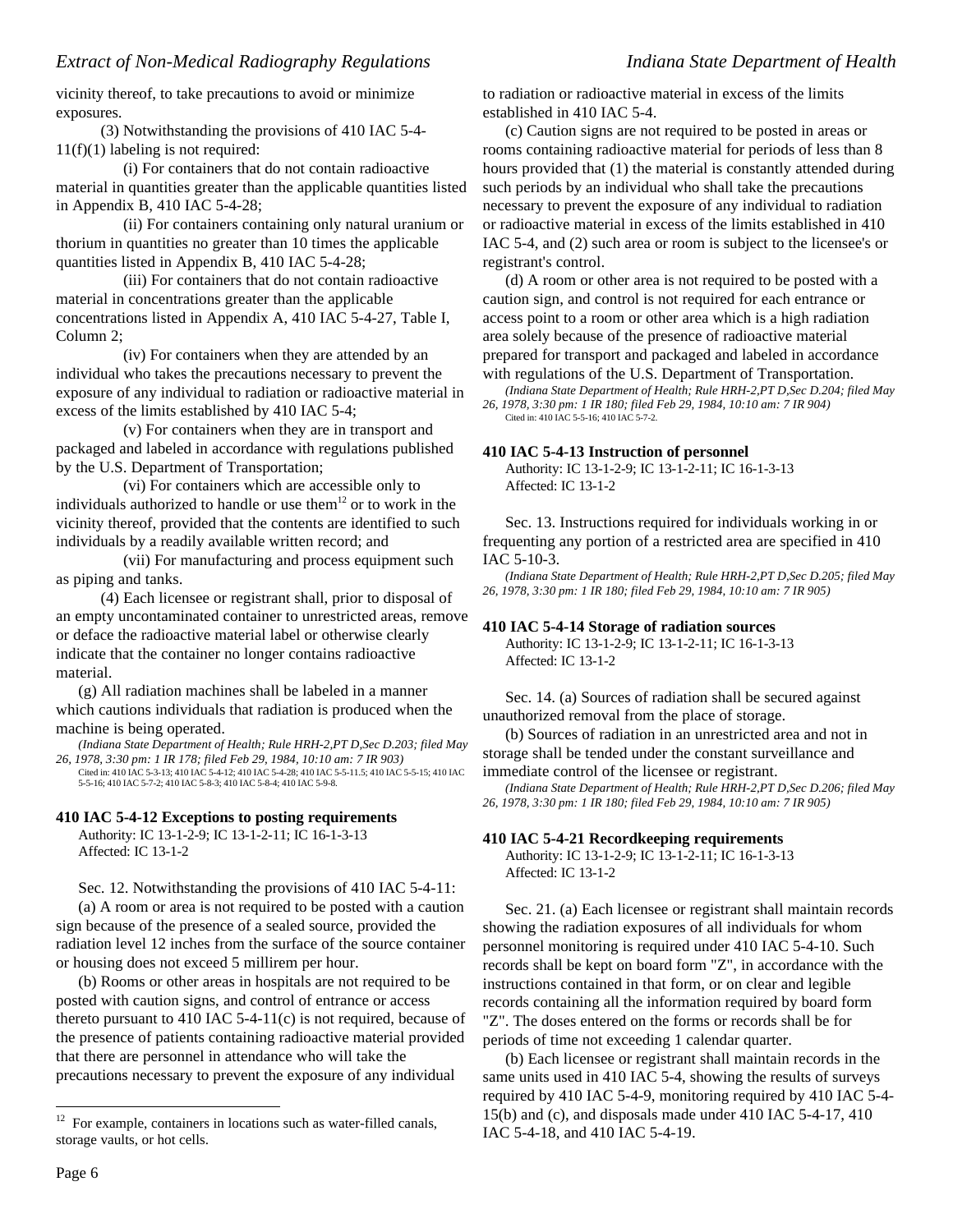(c)(1) Records of individual exposure to radiation and to radioactive material which must be maintained pursuant to the provisions of 410 IAC 5-4-21(a) and records of bioassays, including results of whole body counting examinations, made pursuant to 410 IAC 5-4-8 shall be preserved until the board authorizes their disposition.

(2) Records of the results of surveys and monitoring which must be maintained pursuant to 410 IAC 5-4-21(b) shall be preserved for 2 years after the completion of the survey except that the following records shall be maintained until the board authorizes their disposition:

(i) records of the results of surveys to determine compliance with 410 IAC 5-4-4(a);

(ii) in the absence of personnel monitoring data, records of the results of surveys to determine external radiation dose; and

(iii) records of the results of surveys used to evaluate the release of radioactive effluents to the environment.

(3) Records of disposal of licensed material made pursuant to 410 IAC 5-4-17, 410 IAC 5-4-18 or 410 IAC 5-4-19 shall be maintained until the board authorizes their disposition.

(4) Records which must be maintained pursuant to 410 IAC 5-4-21 may be the original or a reproduced copy or microform if such reproduced copy or microform is duly authenticated by authorized personnel and the microform is capable of producing a clear and legible copy after storage for the period specified by board rules.

(5) If there is a conflict between the board's rules in 410 IAC 5-4-21, license condition, or other written board approval or authorization pertaining to the retention period for the same type of record, the retention period specified in the rules in 410 IAC 5-4-21 for such records shall apply unless the board, pursuant to 410 IAC 5-1-3(a), has granted a specific exemption from the record retention requirements specified in 410 IAC 5-4-21.

(d) The discontinuance of, or curtailment of, activities does not relieve the licensee or registrant of responsibility for retaining all records required by 410 IAC 5-4-21. A licensee or registrant may, however, request the board to accept such records. The acceptance of the records by the board relieves the licensee or registrant of subsequent responsibility only in respect to their preservation as required by 410 IAC 5-4-21.

*(Indiana State Department of Health; Rule HRH-2,PT D,Sec D.401; filed May 26, 1978, 3:30 pm: 1 IR 182; filed Feb 29, 1984, 10:10 am: 7 IR 908)* Cited in: 410 IAC 5-10-4.

### **410 IAC 5-4-22 Theft or loss of sources; reporting**

Authority: IC 13-1-2-9; IC 13-1-2-11; IC 16-1-3-13 Affected: IC 13-1-2

Sec. 22. Each licensee or registrant shall report by telephone or mailgram to the board the theft or loss of any source of radiation immediately after such occurrence becomes known.

*(Indiana State Department of Health; Rule HRH-2,PT D,Sec D.402; filed May 26, 1978, 3:30 pm: 1 IR 182; filed Feb 29, 1984, 10:10 am: 7 IR 908)*

Cited in: 410 IAC 5-3-7; 410 IAC 5-3-31.

410 IAC 5-4-23 Incident reports

Authority: IC 13-1-2-9; IC 13-1-2-11; IC 16-1-3-13 Affected: IC 13-1-2

Sec. 23. (a) Immediate Notification. Each licensee or registrant shall immediately notify the board by telephone and telegraph of any incident involving any source of radiation possessed by him and which may have caused or threatens to cause:

(1) a dose to the whole body of any individual of 25 rems or more of radiation; a dose to the skin of the whole body of any individual of 150 rems or more of radiation; or a dose to the feet, ankles, hands, or forearms of any individual of 375 rems or more of radiation; or

(2) the release of radioactive material in concentrations which, if averaged over a period of 24 hours, would exceed 5,000 times the limits specified for such materials in Appendix A, 410 IAC 5-4-27, Table II; or

(3) a loss of 1 working week or more of the operation of any facilities affected; or

(4) damage to property in excess of \$200,000.

(b) Twenty-four Hour Notification. Each licensee or registrant shall within 24 hours notify the board by telephone or mailgram of any incident involving any source of radiation possessed by him and which may have caused or threatens to cause:

(1) A dose to the whole body of any individual of 5 rems or more of radiation; a dose to the skin of the whole body of any individual of 30 rems or more of radiation; or a dose to the feet, ankles, hands, or forearms of 75 rems or more of radiation; or

(2) The release of radioactive material in concentrations which, if averaged over a period of 24 hours, would exceed 500 times the limits specified for such materials in Appendix A, 410 IAC 5-4-27, Table II; or

(3) A loss of 1 day or more of the operation of any facilities affected; or

(4) Damage to property in excess of \$2,000.

(c) Any report filed with the board pursuant to 410 IAC 5-4- 23 shall be prepared in such a manner that names of individuals who have received excessive doses will be stated in a separate part of the report.

*(Indiana State Department of Health; Rule HRH-2,PT D,Sec D.403; filed May 26, 1978, 3:30 pm: 1 IR 182; filed Feb 29, 1984, 10:10 am: 7 IR 909)* Cited in: 410 IAC 5-3-7; 410 IAC 5-3-31; 410 IAC 5-4-24.

### **410 IAC 5-4-24 Overexposure reports**

Authority: IC 13-1-2-9; IC 13-1-2-11; IC 16-1-3-13 Affected: IC 13-1-2

Sec. 24. (a) In addition to any notification required by 410 IAC 5-4-23, each licensee or registrant shall make a report in writing within 30 days to the board of:

(1) each exposure of an individual to radiation in excess of the applicable standards in 410 IAC 5-4-2 or 410 IAC 5-4-5(a) or the license;

(2) each exposure of an individual to radioactive material in excess of the applicable limits in 410 IAC 5-4-4(a)(1), 410 IAC 5-4-4(a)(2), 410 IAC 5-4-5(b) or the license;

(3) levels of radiation or concentrations of radioactive material in a restricted area in excess of any other applicable limit in the license;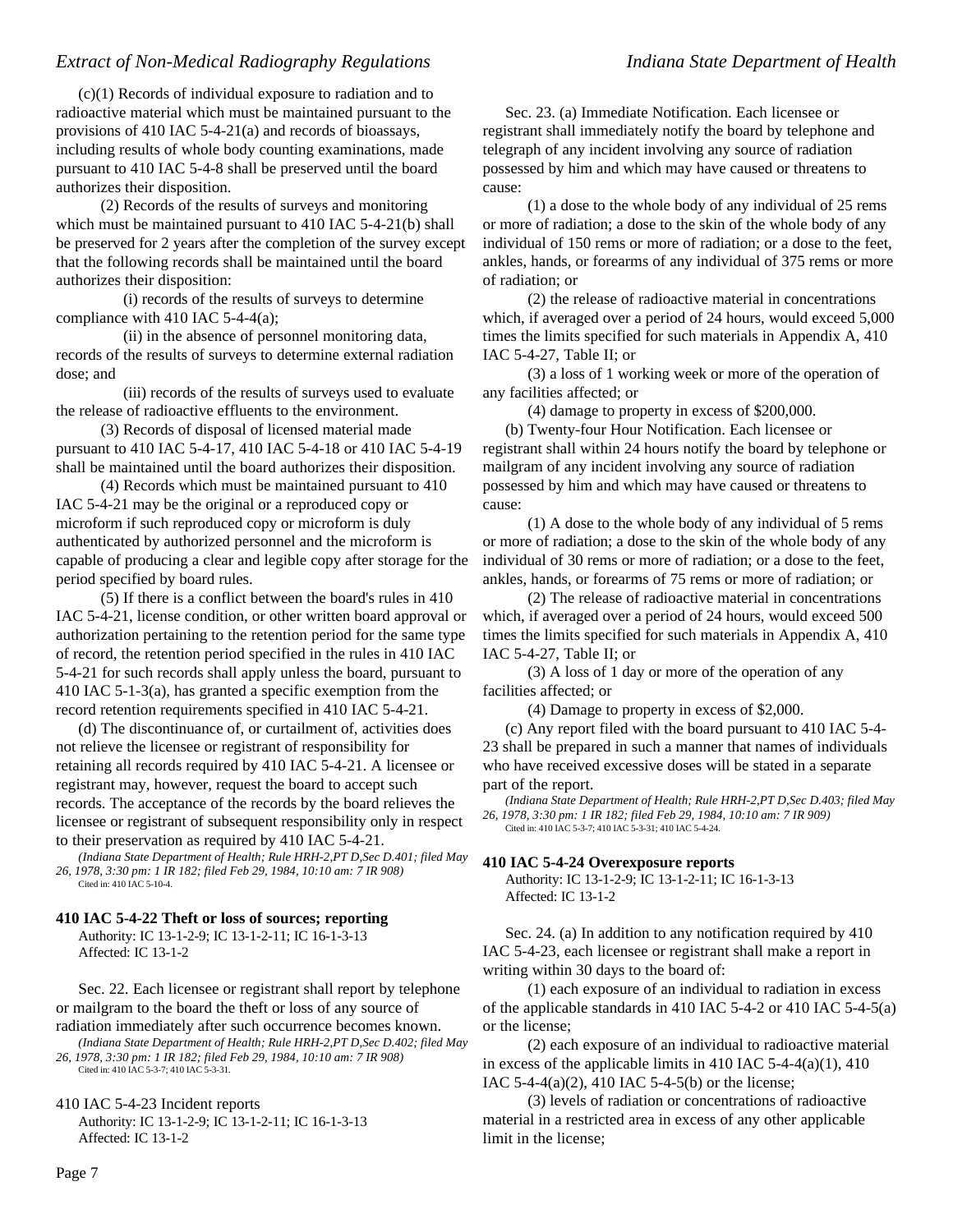(4) any incident for which notification is required by 410 IAC 5-4-23; and

(5) levels of radiation or concentrations of radioactive material, whether or not involving excessive exposure of any individual, in an unrestricted area in excess of 10 times any applicable limit set forth in this part [410 IAC 5-4] or in the license.

(b) Each report required under 410 IAC 5-4-24 shall describe the extent of exposure of individuals to radiation or to radioactive material, including estimates of each individual's exposure as required by 410 IAC 5-4-24; levels of radiation and concentrations of radioactive material involved; the cause of the exposure, levels or concentrations; and corrective steps taken or planned to assure against a recurrence.

(c) Any report filed with the board pursuant to 410 IAC 5-4- 24 shall include for each individual exposed the name, social security number, and the date of birth, and an estimate of the individual's dose. The report shall be prepared so that this information is stated in a separate part of the report.

*(Indiana State Department of Health; Rule HRH-2,PT D,Sec D.405; filed May 26, 1978, 3:30 pm: 1 IR 183; filed Feb 29, 1984, 10:10 am: 7 IR 909)* Cited in: 410 IAC 5-4-26; 410 IAC 5-10-4.

### **410 IAC 5-4-26 Notice and report to exposed individuals**

Authority: IC 13-1-2-9; IC 13-1-2-11; IC 16-1-3-13 Affected: IC 13-1-2

Sec. 26. (a) Requirements for notification and reports to individuals of exposure to radiation or radioactive material are specified in 410 IAC 5-10-4.

(b) When a licensee or registrant is required pursuant to 410 IAC 5-4-24 to report to the board any exposure of an individual to radiation or radioactive material, the licensee or registrant shall also notify the individual. Such notice shall be transmitted at a time not later than the transmittal to the board, and shall comply with the provisions of 410 IAC 5-10-4(a).

*(Indiana State Department of Health; Rule HRH-2,PT D,Sec D.408; filed May 26, 1978, 3:30 pm: 1 IR 183; filed Feb 29, 1984, 10:10 am: 7 IR 910)*

## **Rule 5. Non-Medical Radiography**

Cited in: 410 IAC 5-3-2; 410 IAC 5-5-1; 410 IAC 5-5-2; 410 IAC 5-5-3; 410 IAC 5-5-3.2; 410 IAC 5-9-1.

### **410 IAC 5-5-1 Scope of rule**

Authority: IC 13-1-2-9; IC 13-1-2-11; IC 16-1-3-13 Affected: IC 13-1-2

Sec. 1. The requirements in 410 IAC 5-5 establish radiation safety requirements for persons utilizing sources of radiation for non-medical radiography (i.e., industrial radiography, ionizing radiation gauging devices, NARM, and any other non-medical use). The requirements of 410 IAC 5-5 are in addition to, and not in substitution for, the other requirements of 410 IAC 5.

*(Indiana State Department of Health; Rule HRH-2,PT E,Sec E.1; filed May 26, 1978, 3:30 pm: 1 IR 199; filed Feb 29, 1984, 10:10 am: 7 IR 926)*

### **410 IAC 5-5-2 Applicability of rule**

Authority: IC 13-1-2-9; IC 13-1-2-11; IC 16-1-3-13 Affected: IC 13-1-2

Sec. 2. The requirements in 410 IAC 5-5 apply to all registrants who use sources of radiation for non-medical radiography. Except for those requirements of 410 IAC 5-5 clearly applicable only to sealed radioactive sources, both radiation machines and sealed radioactive sources are covered by 410 IAC 5-5.

*(Indiana State Department of Health; Rule HRH-2,PT E,Sec E.2; filed May 26, 1978, 3:30 pm: 1 IR 199; filed Feb 29, 1984, 10:10 am: 7 IR 927)*

### **410 IAC 5-5-3 Definitions**

Authority: IC 13-1-2-9; IC 13-1-2-11; IC 16-1-3-13 Affected: IC 13-1-2

Sec. 3. As used in 410 IAC 5-5, the following definitions apply:

"ANSI" means the American National Standards Institute. "Enclosed radiography" means industrial radiography conducted in an enclosed cabinet or room and includes cabinet radiography and shielded room radiography.

(1) "Cabinet radiography" means industrial radiography conducted in an enclosure or cabinet so shielded that every location on the exterior meets the limitations specified in 410 IAC 5-4-6.

(i) "Cabinet x-ray system" means an x-ray system with the x-ray tube installed in an enclosure (hereinafter termed "cabinet") which, independent of existing architectural structures except the floor on which it may be placed, is intended to contain at least that portion of a material being irradiated, provide radiation attenuation, and exclude personnel from its interior during generation of x-radiation. Included are all x-ray systems designed primarily for the inspection of carry-on baggage at airlines, railroads, bus terminals, and in similar facilities. An xray tube used within a shielded part of a building, or x-ray equipment which may temporarily or occasionally incorporate portable shielding is not considered a cabinet x-ray system.

(ii) "Certified cabinet x-ray system" means an x-ray system which has been certified in accordance with 21 CFR 1010.2 as being manufactured and assembled pursuant to the provisions of 21 CFR 1020.40.

(2) "Shielded-room radiography" means industrial radiography conducted in a room so shielded that radiation levels at every location on the exterior meet the limitations specified in 410 IAC 5-4-6.

"Gamma radiography" means industrial radiography using radioactive material that emits gamma rays (i.e., Ir 192, Co 60, Cs 137).

"Industrial radiography" means the use of penetrating radiation, such as x-rays, gamma rays, or neutrons, to make pictures of the insides of objects (i.e., metal castings or welds).

"Ionizing radiation gauging device" (gauge) means a mechanism designed and manufactured for the purpose of determining or controlling thickness, density, level, interface location, or qualitative or quantitative chemical composition.

"NARM" means any naturally occurring or accelerator produced radioactive material. It does not include by-product, source, or special nuclear material.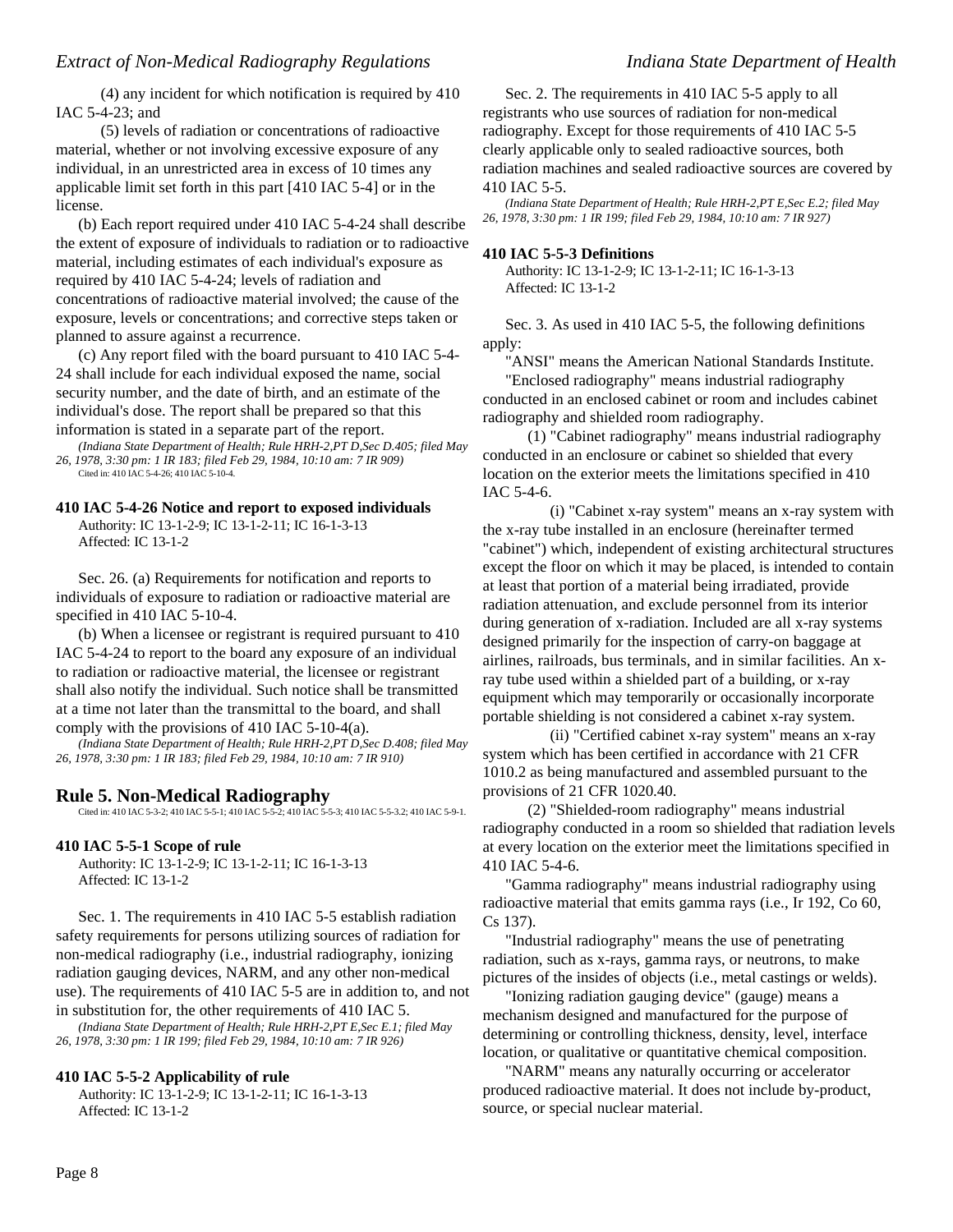"Permanent radiographic installation" means an installation or structure designed or intended for radiography and in which radiography is regularly performed.

"Personal supervision" means supervision such that the supervisor is physically present at the site where sources of radiation and associated equipment are being used, watching the performance of the radiographer's assistant and in such proximity that contact can be maintained and immediate assistance given as required.

"Radiographer" means any individual who performs or provides personal supervision of industrial radiographic operations and who is responsible to the licensee or registrant for assuring compliance with the requirements of 410 IAC 5 and all license (and/or registration) conditions.

"Radiographer's assistant" means any individual who, under the personal supervision of a radiographer, uses sources of radiation, related handling tools, or radiation survey instruments in industrial radiography.

"Radiographic exposure device" means any instrument containing a sealed source fastened or contained therein, in which the sealed source or shielding thereof may be moved, or otherwise changed, from a shielded to unshielded position for purposes of making a radiographic exposure.

"Shielded position" means the location within the radiographic exposure device or storage container which, by manufacturer's design, is the proper location for storage of the sealed source.

"Source changer" means a device designed and used for replacement of sealed sources in radiographic exposure devices, including those source changers also used for transporting and storage of sealed sources.

"Storage container" means a device in which sealed sources are transported or stored.

"Temporary job site" means any location where industrial radiography is performed other than the location(s) listed in a specific license or certificate of registration.

*(Indiana State Department of Health; Rule HRH-2,PT E,Sec E.3; filed May 26, 1978, 3:30 pm: 1 IR 199; filed Feb 29, 1984, 10:10 am: 7 IR 927)*

## **410 IAC 5-5-3.1 Additional requirements; safety programs**

Authority: IC 13-1-2-9; IC 13-1-2-11; IC 16-1-3-13 Affected: IC 13-1-2

Sec. 3.1. (a) Ionizing radiation gauging devices shall comply with applicable sections of ANSI N538 or its equivalent, in addition to 410 IAC 5-5-8 and other applicable sections of 410 IAC 5.

(b) The board may impose any additional requirement for the specific application of an ionizing radiation source to protect the health and safety of an employee and/or the public. The board shall weigh the impact of any such requirement against the hazards created without such a requirement, before imposing any additional requirements.

(c) All non-medical users of "NARM" and/or devices that produce x-rays either as part of their design or incidental to other design functions shall have an adequate radiation safety program.

(1) The adequacy of the program will be evaluated by the board.

(2) The program must meet the intent of 410 IAC 5.

(3) The program shall keep personnel exposure ALARA (as low as reasonably achievable).

(4) The program shall take under consideration the education and training of the personnel utilizing or in the environs of the radiation device.

*(Indiana State Department of Health; 410 IAC 5-5-3.1; filed Feb 29, 1984, 10:10 am: 7 IR 928)*

# **410 IAC 5-5-3.2 Enclosed radiography; special provisions and exemptions**

Authority: IC 13-1-2-9; IC 13-1-2-11; IC 16-1-3-13 Affected: IC 13-1-2

Sec. 3.2. (a) Systems for enclosed radiography designed to allow admittance of individuals shall:

(1) Comply with 410 IAC 5-5-11, 410 IAC 5-5-11.5, 410 IAC 5-5-12, 410 IAC 5-5-13, 410 IAC 5-5-15, 410 IAC 5-5-16, and 410 IAC 5-5-18 of 410 IAC 5-5 and 410 IAC 5-4-6.

(2) Operating personnel must be provided with either a film badge or a thermoluminescent dosimeter and reports of the results must be maintained for inspection by the board.

(3) Be evaluated at intervals not to exceed 1 year to assure compliance with the applicable requirements as specified in 410 IAC  $5-5-3.2(a)(1)$ . Records of these evaluations shall be maintained for inspection by the board for a period of 2 years after the evaluation.

(b) Cabinet x-ray systems designed to exclude individuals are exempt from the requirements of 410 IAC 5-5-3.2 except that:

(1) No registrant shall permit any individual to operate a cabinet x-ray system until such individual has received a copy of instructions in the operating procedures for the unit and has demonstrated competence in its use. Records which demonstrate compliance with this subdivision shall be maintained for inspection by the board until disposition is authorized by the board;

(2) Tests for proper operation of high radiation area control devices or alarm systems, where applicable, must be conducted and recorded in accordance with 410 IAC 5-5-11.5; and

(3) The registrant shall perform or have done an evaluation, at intervals not to exceed 1 year, to determine conformance with 410 IAC 5-4-6. If such a system is a certified cabinet x-ray system, it shall be evaluated at intervals not to exceed 1 year to determine conformance with 21 CFR 1020.40. Records of these evaluations shall be maintained for inspection by the board for a period of 2 years after the evaluation.

(c) Certified cabinet x-ray systems shall be maintained in compliance with 21 CFR 1020.40 unless prior approval has been granted by the board pursuant to 410 IAC 5-1-3(a).

*(Indiana State Department of Health; 410 IAC 5-5-3.2; filed Feb 29, 1984, 10:10 am: 7 IR 928)*

# **410 IAC 5-5-11 Inspection and maintenance of industrial exposure devices and storage containers**

Authority: IC 13-1-2-9; IC 13-1-2-11; IC 16-1-3-13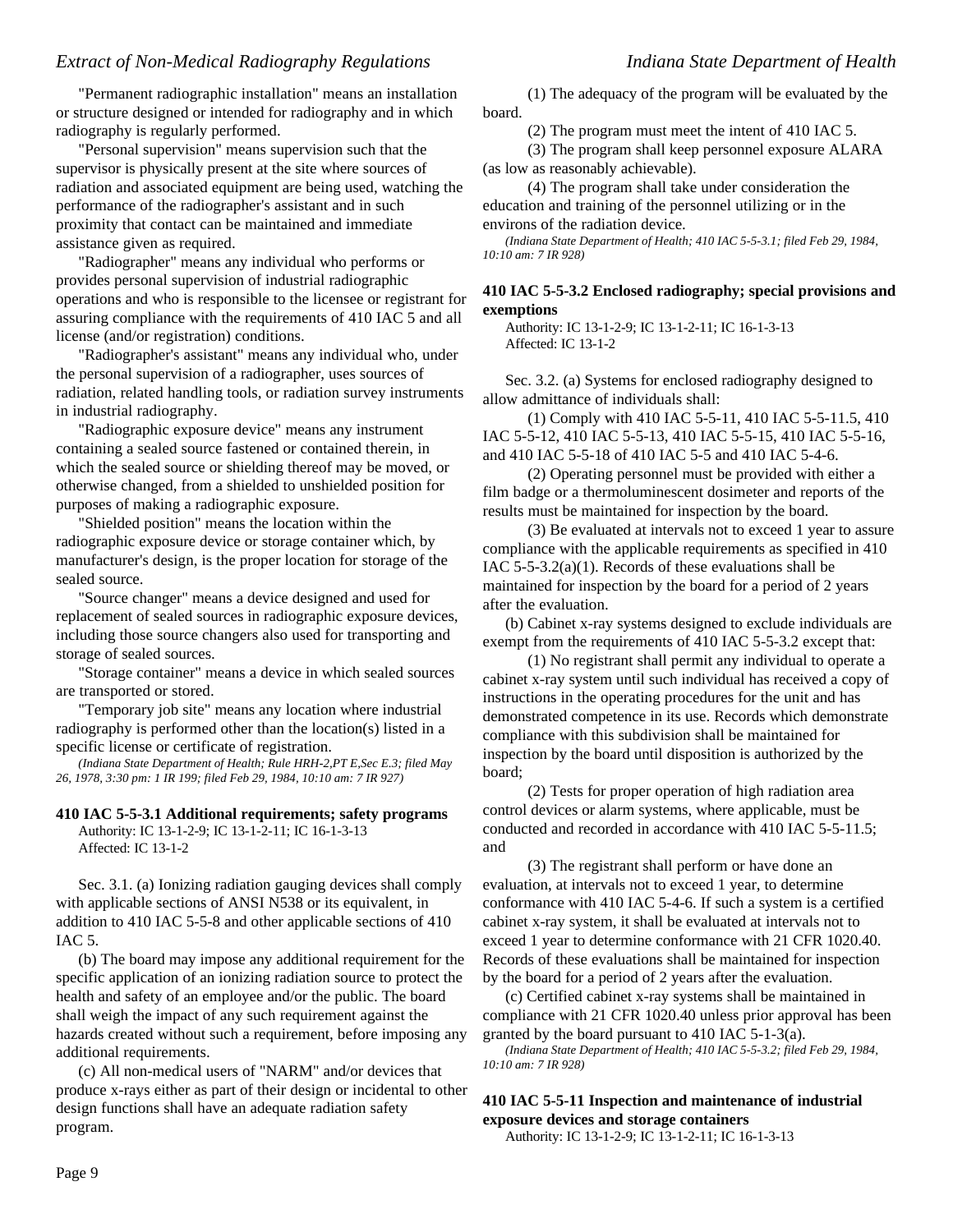Affected: IC 13-1-2

Sec. 11. (a) Each licensee or registrant shall ensure that checks for obvious defects in radiation machines, radiographic exposure devices, storage containers, and source changers are performed prior to each day of use.

(b) The licensee or registrant shall conduct a program of at least quarterly inspection and maintenance of radiation machines, radiographic exposure devices, storage containers, and source changers to assure proper functioning of components important to safety. All appropriate parts shall be maintained in accordance with manufacturers' specifications. Records of inspection and maintenance shall be maintained for inspection by the board until it authorizes their disposal.

(c) If any inspection conducted pursuant to 410 IAC 5-5- 11(a) or (b) reveals damage to components critical to radiation safety, the device shall be removed from service until repairs have been made.

*(Indiana State Department of Health; Rule HRH-2,PT E,Sec E.108; filed May 26, 1978, 3:30 pm: 1 IR 201; filed Feb 29, 1984, 10:10 am: 7 IR 931)* Cited in: 410 IAC 5-5-3.2.

### **410 IAC 5-5-11.5 Permanent installations**

Authority: IC 13-1-2-9; IC 13-1-2-11; IC 16-1-3-13 Affected: IC 13-1-2

Sec. 11.5. Permanent radiographic installations having high radiation area entrance controls of the type described in 410 IAC  $5-4-11(c)(2)(ii)$  and (iii) and (c)(4) shall also meet the following requirements:

(a) Each entrance that is used for personnel access to the high radiation area shall have both visible and audible warning signals to warn of the presence of radiation. The visible signal shall be activated by radiation. The audible signal shall be activated when an attempt is made to enter the installation while the source is exposed.

(b) The control device or alarm system shall be tested for proper operation at the beginning of each period of use. Records of these tests shall be maintained for inspection by the board until their disposal is authorized.

*(Indiana State Department of Health; 410 IAC 5-5-11.5; filed Feb 29, 1984, 10:10 am: 7 IR 931)* Cited in: 410 IAC 5-5-3.2.

### **410 IAC 5-5-12 Personnel training and testing; internal audit of operating and emergency procedures**

Authority: IC 13-1-2-9; IC 13-1-2-11; IC 16-1-3-13 Affected: IC 13-1-2

Sec. 12. Training and testing (applies to all industrial radiography).

(a) No licensee or registrant shall permit any individual to act as a radiographer, as defined in 410 IAC 5-5-12, until such individual:

(1) Has been instructed in the subjects outlined in 410 IAC 5-5-20 and shall have demonstrated understanding thereof;

(2) Has received copies of and instruction in the requirements contained in this section and the applicable sections of 410 IAC 5-4 and 410 IAC 5-10, appropriate license(s), and

the licensee's or registrant's operating and emergency procedures, and shall have demonstrated understanding thereof;

(3) Has demonstrated competence to use the source of radiation, radiographic exposure devices, related handling tools, and radiation survey instruments which will be employed in his assignment; and

(4) Has demonstrated an understanding of the instructions of 410 IAC 5-5-12(a) by successful completion of a written test and a field examination on the subjects covered.

(b) No licensee or registrant shall permit any individual to act as a radiographer's assistant as defined in 410 IAC 5-5-12 until such individual:

(1) Has received copies of and instruction in the licensee's or registrant's operating and emergency procedures, and shall have demonstrated understanding thereof;

(2) Has demonstrated competence to use, under the personal supervision of the radiographer, the sources of radiation, radiographic exposure device(s), related handling tools, and radiation survey instruments which will be employed in his assignment; and

(3) Has demonstrated an understanding of the instructions in 410 IAC 5-5-12(b) by successful completion of a written or oral test and a field examination on the subjects covered.

(c) Records of the above training, including copies of written tests and dates of oral tests and field examinations, shall be maintained for inspection by the board for 3 years following termination of employment.

(d) Each licensee or registrant shall conduct an internal audit program to ensure that the board's radioactive material license conditions and the licensee's or registrant's operating and emergency procedures are followed by each radiographer and radiographer's assistant. These internal audits shall be performed at least quarterly, and each radiographer shall be audited at least annually. Records of internal audits shall be maintained for inspection by the board for 2 years from the date of the audit.

*(Indiana State Department of Health; Rule HRH-2,PT E,Sec E.201; filed May 26, 1978, 3:30 pm: 1 IR 201; filed Feb 29, 1984, 10:10 am: 7 IR 931)* Cited in: 410 IAC 5-5-3.2.

### **410 IAC 5-5-13 Operating and emergency instructions**

Authority: IC 13-1-2-9; IC 13-1-2-11; IC 16-1-3-13 Affected: IC 13-1-2

Sec. 13. The licensee's or registrant's operating and emergency procedures shall include instructions in at least the following:

(a) The handling and use of sources of radiation to be employed such that no individual is likely to be exposed to radiation doses in excess of the limits established in 410 IAC 5- 4;

(b) Methods and occasions for conducting radiation surveys;

(c) Methods for controlling access to radiographic areas;

(d) Methods and occasions for locking and securing sources of radiation;

(e) Personnel monitoring and the use of personnel monitoring equipment including steps that must be taken immediately by radiography personnel in the event a pocket dosimeter is found to be off-scale;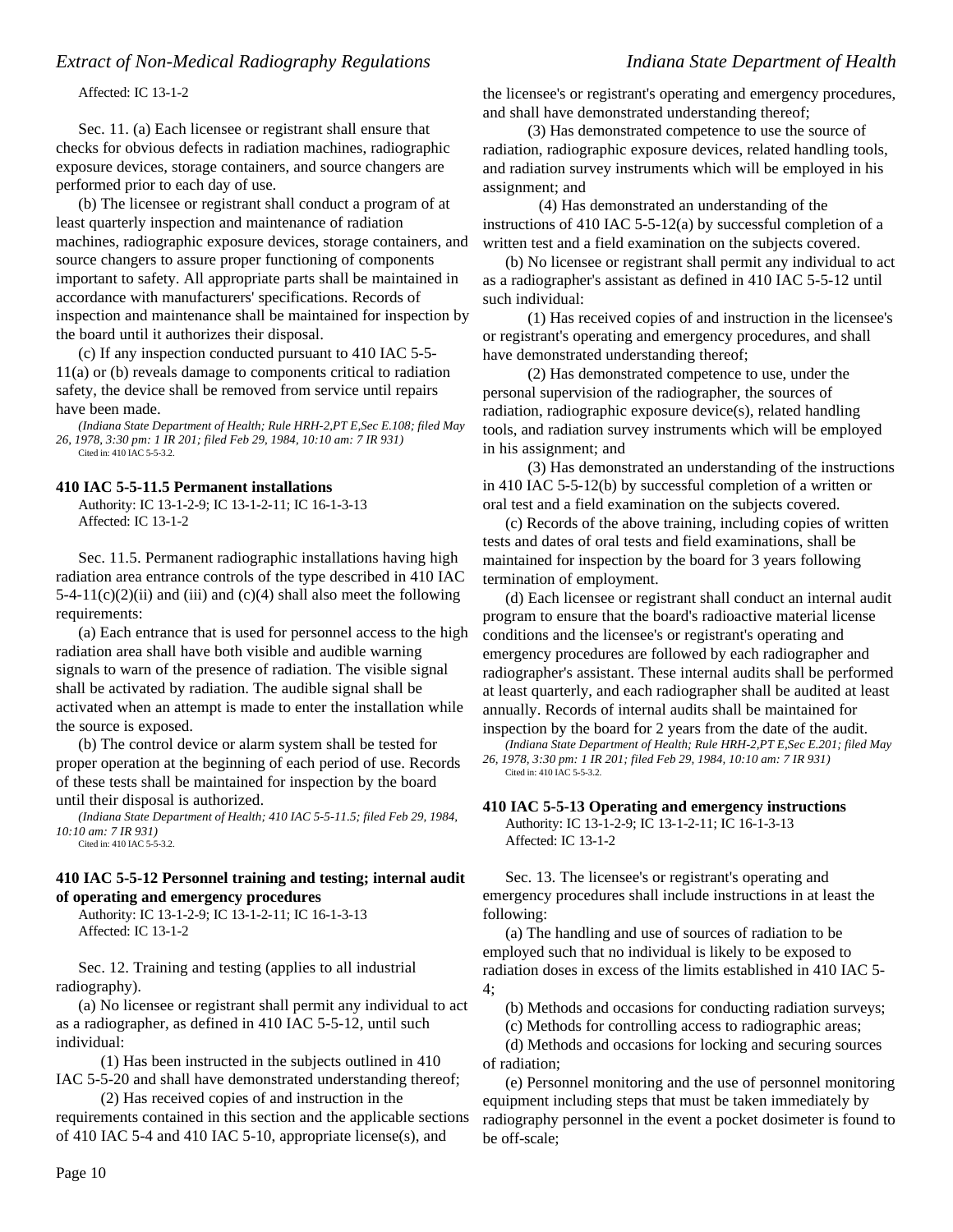(f) Transportation to field locations, including packing of sources of radiation in the vehicles, posting of vehicles, and control of sources of radiation during transportation;

(g) Minimizing exposure of individuals in the event of an accident;

(h) The procedure for notifying proper personnel in the event of an accident;

(i) Maintenance of records; and

(j) The inspection and maintenance of radiographic exposure devices, source changers, storage containers, and radiation machines.

*(Indiana State Department of Health; Rule HRH-2,PT E,Sec E.202; filed May 26, 1978, 3:30 pm: 1 IR 201; filed Feb 29, 1984, 10:10 am: 7 IR 932)* Cited in: 410 IAC 5-3-11; 410 IAC 5-5-3.2.

### **410 IAC 5-5-15 Security during operation**

Authority: IC 13-1-2-9; IC 13-1-2-11; IC 16-1-3-13 Affected: IC 13-1-2

Sec. 15. During each radiographic operation, the radiographer or radiographer's assistant shall maintain a direct surveillance of the operation to protect against unauthorized entry into a high radiation area, as defined in 410 IAC 5-1, except:

(a) Where the high radiation area is equipped with a control device or alarm system as described in 410 IAC 5-4-11(c)(2), or

(b) Where the high radiation area is locked to protect against unauthorized or accidental entry.

*(Indiana State Department of Health; Rule HRH-2,PT E,Sec E.301; filed May 26, 1978, 3:30 pm: 1 IR 202; filed Feb 29, 1984, 10:10 am: 7 IR 933)* Cited in: 410 IAC 5-5-3.2; 410 IAC 5-5-5.

### **410 IAC 5-5-16 Posting of operation areas**

Authority: IC 13-1-2-9; IC 13-1-2-11; IC 16-1-3-13 Affected: IC 13-1-2

Sec. 16. Notwithstanding any provisions in 410 IAC 5-4- 12(c), areas in which radiography is being performed shall be conspicuously posted as required by 410 IAC 5-4-11(b) and  $(c)(1)$ .

*(Indiana State Department of Health; Rule HRH-2,PT E,Sec E.302; filed May 26, 1978, 3:30 pm: 1 IR 202; filed Feb 29, 1984, 10:10 am: 7 IR 933)* Cited in: 410 IAC 5-5-3.2.

### **410 IAC 5-5-17 Surveys; records**

Authority: IC 13-1-2-9; IC 13-1-2-11; IC 16-1-3-13 Affected: IC 13-1-2

Sec. 17. (a) No radiographic operation shall be conducted unless calibrated and operable radiation survey instrumentation as described in 410 IAC 5-5-9 is available and used at each site where radiographic exposures are made.

(d) A physical radiation survey shall be made after each radiographic exposure using radiation machines to determine that the machine is "off."

(e) Records shall be kept of the surveys required by 410 IAC 5-5-17(c). Such records shall be maintained for inspection by the board for 2 years after completion of the survey. If the survey was used to determine an individual's exposure, however, the records

of the survey shall be maintained until the board authorizes their disposition.

*(Indiana State Department of Health; Rule HRH-2,PT E,Sec E.303; filed May 26, 1978, 3:30 pm: 1 IR 202; filed Feb 29, 1984, 10:10 am: 7 IR 933)* Cited in: 410 IAC 5-5-14.5; 410 IAC 5-5-18.

### **410 IAC 5-5-18 Temporary job site records**

Authority: IC 13-1-2-9; IC 13-1-2-11; IC 16-1-3-13 Affected: IC 13-1-2

Sec. 18. Each licensee or registrant conducting industrial radiography at a temporary site shall have the following records available at that site for inspection by the board:

(a) Appropriate license, (or certificate of registration) or equivalent document;

(b) Operating and emergency procedures;

(c) Applicable rules;

(d) Survey records required pursuant to 410 IAC 5-5-17 for the period of operation at the site;

(e) Daily pocket dosimeter records for the period of operation at the site; and

(f) The latest instrument calibration and leak test record for specific devices in use at the site. Acceptable records include tags or labels which are affixed to the device or survey meter.

*(Indiana State Department of Health; Rule HRH-2,PT E,Sec E.304; filed May 26, 1978, 3:30 pm: 1 IR 202; filed Feb 29, 1984, 10:10 am: 7 IR 934)* Cited in: 410 IAC 5-5-3.2.

# **410 IAC 5-5-20 Instruction of radiographers; scope**

Authority: IC 13-1-2-9; IC 13-1-2-11; IC 16-1-3-13 Affected: IC 13-1-2

Sec. 20. Subjects to be Covered During the Instruction of Radiographers

(I) Fundamentals of Radiation Safety

(A) Characteristics of radiation

(B) Units of radiation dose (mrem) and quantity of

radioactivity (curie)

- (C) Significance of radiation dose
	- (1) Radiation protection standards
	- (2) Biological effects of radiation
- (D) Levels of radiation from sources of radiation
- (E) Methods of controlling radiation dose
	- (1) Working time
	- (2) Working distances
	- (3) Shielding
- (II) Radiation Detection Instrumentation to be Used
	- (A) Use of radiation survey instruments
		- (1) Operation
		- (2) Calibration
		- (3) Limitations
	- (B) Survey techniques
	- (C) Use of personnel monitoring equipment
		- (1) Film badges
		- (2) Thermoluminescent dosimeters
		- (3) Pocket dosimeters
- (III) Radiographic Equipment to be Used
	- (A) Remote handling equipment
	- (B) Radiographic exposure devices and sealed sources